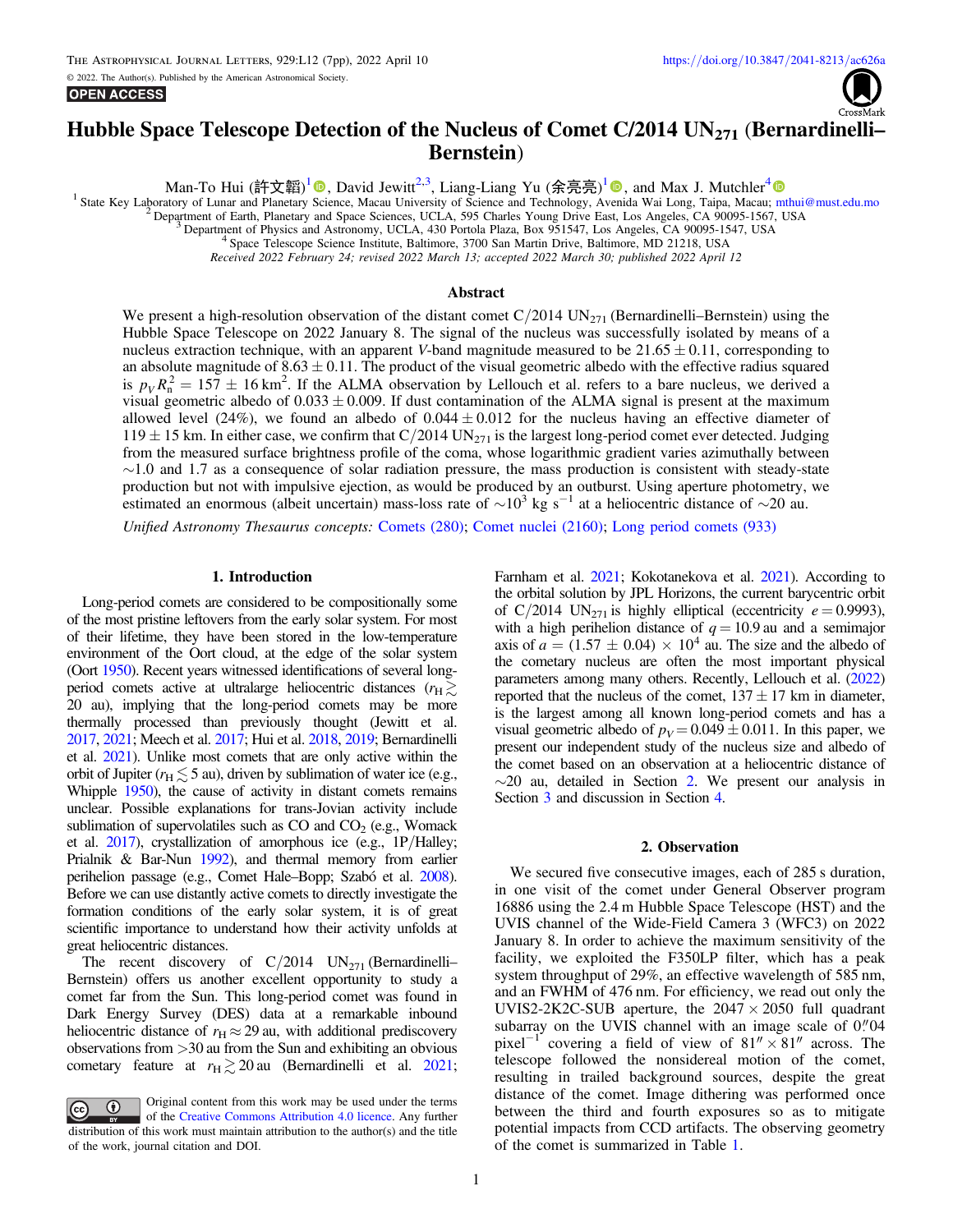<span id="page-1-0"></span>

Figure 1. HST/WFC3 F350LP image of comet  $C/2014$  UN<sub>271</sub> (Bernardinelli–Bernstein) median combined from the five individual exposures taken on 2022 January 8. The displayed image is scaled logarithmically and is oriented such that the J2000 equatorial north is up and east is left. Also marked are the directions of the projected antisolar vector (−⊙) and the projected negative heliocentric velocity of the comet (−v). A scale bar of 5″ in length is shown.

Table 1 Observing Geometry of Comet  $C/2014$  UN<sub>271</sub> (Bernardinelli–Bernstein)

| .<br>$(UT)^a$<br>Date and<br>$1$ ime $\theta$ | Filter        | $(s)^{v}$<br>$\iota_{\exp}$ | $(au)^c$<br>$r_{\rm H}$ | $\sqrt{1}$<br>(au) | 2016       | (0)  | 079<br>$-\circ$ | (0, 0)<br>$U -$ | (0)                          |
|-----------------------------------------------|---------------|-----------------------------|-------------------------|--------------------|------------|------|-----------------|-----------------|------------------------------|
| 2022 Jan 08 09:24-09:56                       | <b>F350LP</b> | 285                         | 19.446                  | 19.612             | 2.8<br>___ | 78.8 | 66.5            | 334.3           | $\Omega$<br>$\mathcal{L}$ .0 |

# Notes.

- 
- 
- <sup>e</sup> Phase angle (Sun–comet–HST).<br><sup>f</sup> Solar elongation (Sun–HST–comet). g Position angle of the projected antisolar direction.
- h Position angle of the projected negative heliocentric velocity of the comet.

<sup>i</sup> Orbital plane angle (between HST and the orbital plane of the comet).

In the HST images, the comet possesses a well-defined optocenter inside its bright quasicircular coma of ∼4″ in diameter, with a broad tail of  $\gtrsim 15''$  in length directed approximately northeastwards (Figure 1).

## 3. Analysis

In this section, we present our photometry to constrain the nucleus of comet  $C/2014$  UN<sub>271</sub> based on our HST observation. Before carrying out any photometric analysis, we removed cosmic-ray hits and hot pixels with the Laplacian cosmic-ray rejection algorithm L.A. Cosmic by van Dokkum ([2001](#page-6-0)) in IRAF (Tody [1986](#page-6-0)), which successfully rendered us with much cleaner images of the comet while its signal was left untouched. We determined the image zero-point and the associated uncertainty in the  $V$  band using solar analogues with the WFC3 UVIS Imaging Exposure Time Calculator,<sup>5</sup> which fully

covered the color range of long-period comets and their nuclei (Jewitt [2015,](#page-6-0) and citations therein).

# 3.1. Direct Photometry

The presence of the bright coma (Figure 1) presents an obstacle to the direct measurement of the signal from the nucleus. We used three methods of increasing power to isolate the nucleus signal.

The first method we applied was to place a circular aperture of  $0$ .  $\frac{20}{5}$  pixels) in radius at the centroid of the comet in each of the five individual exposures, regard the measured signal as being all from the nucleus, and determine the sky background using a concentric annulus having inner and outer radii of 8″ and 40″, respectively. At this distance, contamination by the coma is completely negligible. We thereby obtained the apparent V-band magnitude of the region enclosed by the 0."20 radius aperture to be  $m_V = 21.11 \pm 0.03$ , in which the reported uncertainty is the standard deviation on the repeated

<sup>&</sup>lt;sup>a</sup> Mid-exposure epoch.

b Individual exposure time.<br>
c Heliocentric distance.<br>
<sup>d</sup> Comet–HST distance.

<sup>5</sup> https://[etc.stsci.edu](https://etc.stsci.edu/etc/input/wfc3uvis/imaging/)/etc/input/wfc3uvis/imaging/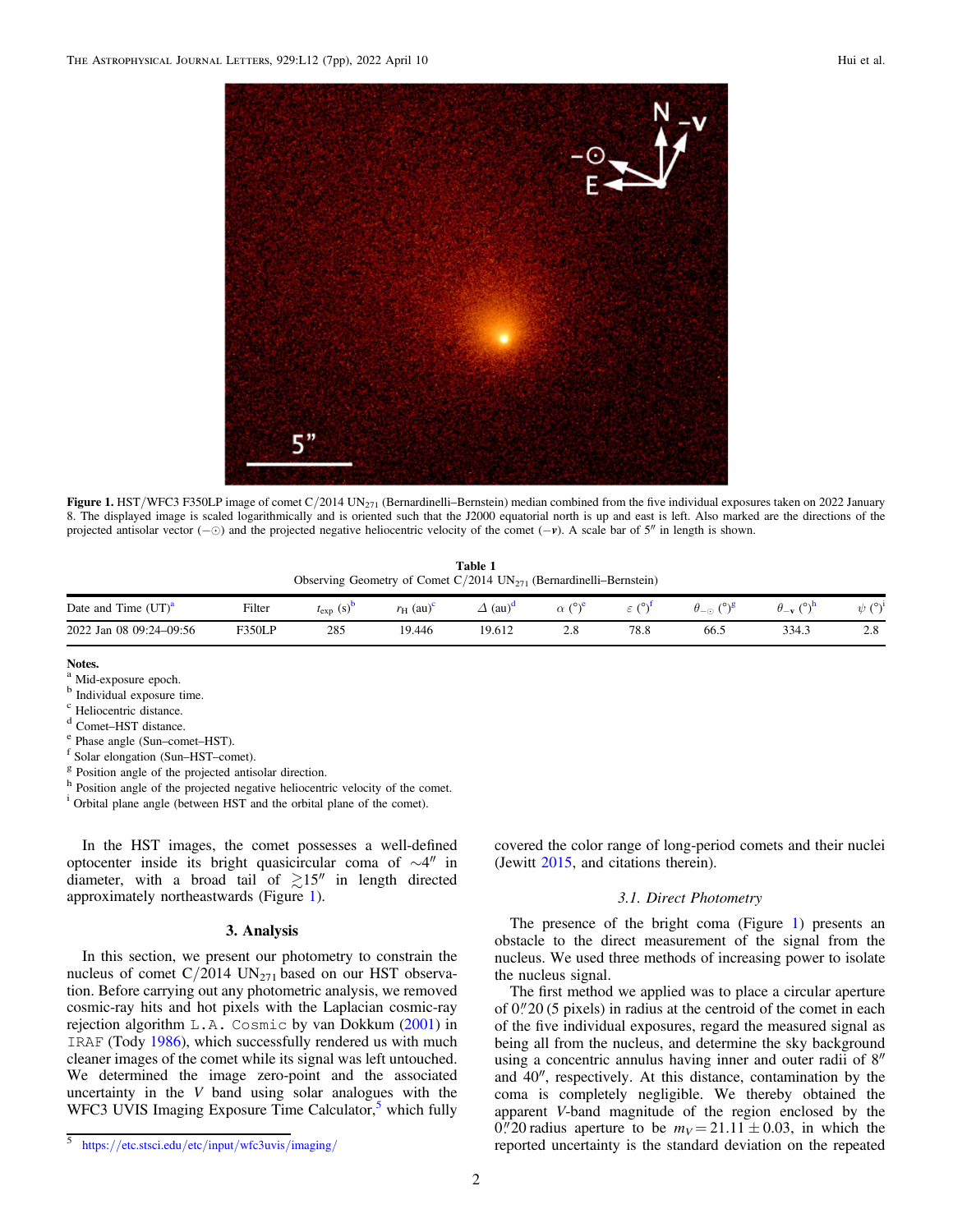<span id="page-2-0"></span>measurements. Because the measured signal has contributions from both the nucleus and the surrounding coma enclosed by the aperture, the true apparent magnitude of the nucleus must be fainter than the measured one. To correct for the observing geometry, we simply assumed a linear phase function with a slope of  $\beta_{\alpha} = 0.04 \pm 0.02$  mag deg<sup>-1</sup> appropriate for comets at small phase angles  $\alpha \gtrsim 5^{\circ}$  (e.g., Lamy et al. [2004](#page-6-0)). Some solar system bodies show a backscattering opposition surge caused by multiple scattering in the regolith. However, cometary nuclei in general are dark, and multiple scattering effects are likely negligible (e.g., Li et al. [2013](#page-6-0); Masoumzadeh et al. [2017](#page-6-0)). For these reasons, we do not attempt to account for the opposition surge.

We computed the absolute magnitude of the nucleus from

$$
H_{n,V} = m_{n,V} - 5\log(r_H\Delta) - \beta_\alpha\alpha,\tag{1}
$$

where the subscript "n" denotes parameters for the nucleus,  $r<sub>H</sub>$ and  $\Delta$  are, respectively, the heliocentric and cometocentric distances expressed in astronomical units (au), and  $\alpha$  is the phase angle in degrees. Substituting, we found that the nucleus of the comet must have  $H_{n,V} > 8.09 \pm 0.03$ , in which the uncertainty is the standard error on the mean. The geometric albedo and the radius of the nucleus are directly related to the absolute magnitude by

$$
p_V R_n^2 = 10^{0.4(m_{\odot}, V - H_{n,V})} r_{\oplus}^2,
$$
 (2)

where  $p_V$  is the geometric albedo in the V band,  $R_n$  is the nucleus radius, and  $m_{\odot,V} = -26.76 \pm 0.03$  is the apparent V-band magnitude of the Sun at heliocentric distance  $r_{\oplus} = 1$  au (Willmer [2018](#page-6-0)). Inserting numbers, we found  $p_V R_n^2 \lesssim$  $(2.6 \pm 0.1) \times 10^2$  km<sup>2</sup>. Lellouch et al. ([2022](#page-6-0)) recently reported  $p_V = 0.049 \pm 0.011$  and  $R_n = 69 \pm 9$  km using their ALMA observation in combination with the optical measurements by Bernardinelli et al.  $(2021)$  $(2021)$  $(2021)$ . Their model assumes that  $(1)$  the geometric albedo of the nucleus is low, (2) the ALMA signal is uncontaminated by dust grains, and (3) the near-Earth asteroid thermal model is applicable. If their assumption that the coma contamination was negligible in the ALMA data is valid (but see Section [4.1](#page-3-0)), the reported size of the nucleus will be trustworthy because the thermal emission measures  $R<sub>n</sub><sup>2</sup>$  and almost has no dependency upon the albedo. Therefore, assuming the aspect angles are not too different between the ALMA and HST observations, we found an upper limit to the geometric albedo of the nucleus of  $p_V < 0.055 \pm 0.014$ , contingent on the nucleus size derived by Lellouch et al. ([2022](#page-6-0)).

The above method provides only a coarse upper limit to  $p_V R_n^2$ . As a second method, we again applied the same circular aperture of  $0$ ." 20 radius at the centroid of the comet but instead measured the background in a contiguous annular region extending up to  $0''28$  from the centroid. The resulting flux measured by the aperture is still an upper limit to the counterpart from the nucleus. This is because this method underestimates the surface brightness of the coma in the central aperture, but it nevertheless provides a better constraint than does the first method, in which no correction was attempted whatsoever. We found the resulting apparent V-band magnitude to be  $m_V = 21.23 \pm 0.03$ , corresponding to  $H_{n, V} > 8.21 \pm 0.03$ , and  $p_V < 0.049 \pm 0.012$  if still assuming the nucleus size reported by Lellouch et al. ([2022](#page-6-0)). In comparison, Lellouch et al. ([2022](#page-6-0)) reported the exact geometric albedo of the comet, rather than an

upper limit, to be  $p_V = 0.049 \pm 0.011$ , which is indistinguishable from what we obtained from the second method. We refrain from the relevant discussion until Section [4.](#page-3-0)

## 3.2. Nucleus Extraction

Given the ultrastable point-spread function (PSF) and the supreme spatial resolution and sensitivity of the HST/WFC3 camera, we opted to employ nucleus extraction as a third technique. The latter has been successfully applied to a number of comets observed by HST (e.g., Lamy et al. [1998a](#page-6-0), [1998b](#page-6-0), [2009](#page-6-0), [2011](#page-6-0)) and systematically evaluated (Hui & Li  $2018$ ). The basic idea of the technique is to remove the contamination of the coma by means of fitting its surface brightness profile and extrapolating inwards to the near-nucleus region, assuming that the coma is optically thin, such that the signal from the coma and that from the nucleus are separable. The surface brightness of the coma was fitted by an azimuthally dependent power-law model. We expressed the surface brightness of the comet as a function of the angular distance to the nucleus ( $ρ$ ) and the azimuthal angle ( $θ$ ) in the sky plane as

$$
\Sigma(\rho, \theta) = \left[k_n \delta(\rho) + k_c(\theta) \left(\frac{\rho}{\rho_0}\right)^{-\gamma(\theta)}\right] * \mathcal{P}
$$

$$
= k_n \mathcal{P} + \left[k_c(\theta) \left(\frac{\rho}{\rho_0}\right)^{-\gamma(\theta)}\right] * \mathcal{P}.
$$
 (3)

Here,  $k_n$  and  $k_c$  are the scaling factors for the nucleus and coma, respectively,  $\delta$  is the Dirac delta function,  $\gamma$  is the logarithmic surface brightness gradient of the coma,  $\mathcal P$  is the energynormalized PSF,  $\rho_0 = 1$  pixel is a normalization factor to guarantee that the two scaling factors share the same unit, and the symbol \* is the convolution operator.

We followed the procedures detailed in Hui & Li  $(2018)$  $(2018)$  $(2018)$  to extract the nucleus signal from our HST data. Basically, we fitted the surface brightness profile of the coma in azimuthal segments of  $1^{\circ}$  over an annular region between 0."24 to 0."80 from the optocenter, where the contribution from the nucleus is negligible in the individual exposures. Smoothing of the best-fit parameters for the coma was carried out to alleviate fluctuations due to uncleaned artifacts caused by cosmic-ray hits (Figure [2](#page-3-0)), followed by extrapolating the surface brightness profile inwards to the near-nucleus region and convolution with the HST/WFC3 PSF model generated by TinyTim (Krist et al. [2011](#page-6-0)). Subtraction of the coma model from the observed image on a 7× resampled pixel grid revealed a well-defined stellar source around the original centroid of the comet in the residual image, which was measured to have an FWHM of  $0''071 \pm 0''004$  (or  $1.8 \pm 0.1$  pixels), in line with the FWHM of the PSF model by TinyTim, and therefore interpreted as the nucleus of the comet (Figure [3](#page-3-0)). We then fitted the PSF model to the source, whereby we obtained the scaling factor  $k_n$  as the total flux for the nucleus using aperture photometry. Comparisons between the radial brightness profiles of the observation and the models are plotted in Figure [4.](#page-4-0)

It is known that the nucleus extraction technique produces systematic biases in the determination of the nucleus signal when the nucleus is very faint compared to the adjacent coma and that it can even fail on a few occasions (Hui  $& Li\ 2018$  $& Li\ 2018$ ). In order to ascertain how our result might be biased by the technique, we assessed the ratio between the nucleus flux and the total flux measured within a  $0''$  60 radius circular aperture.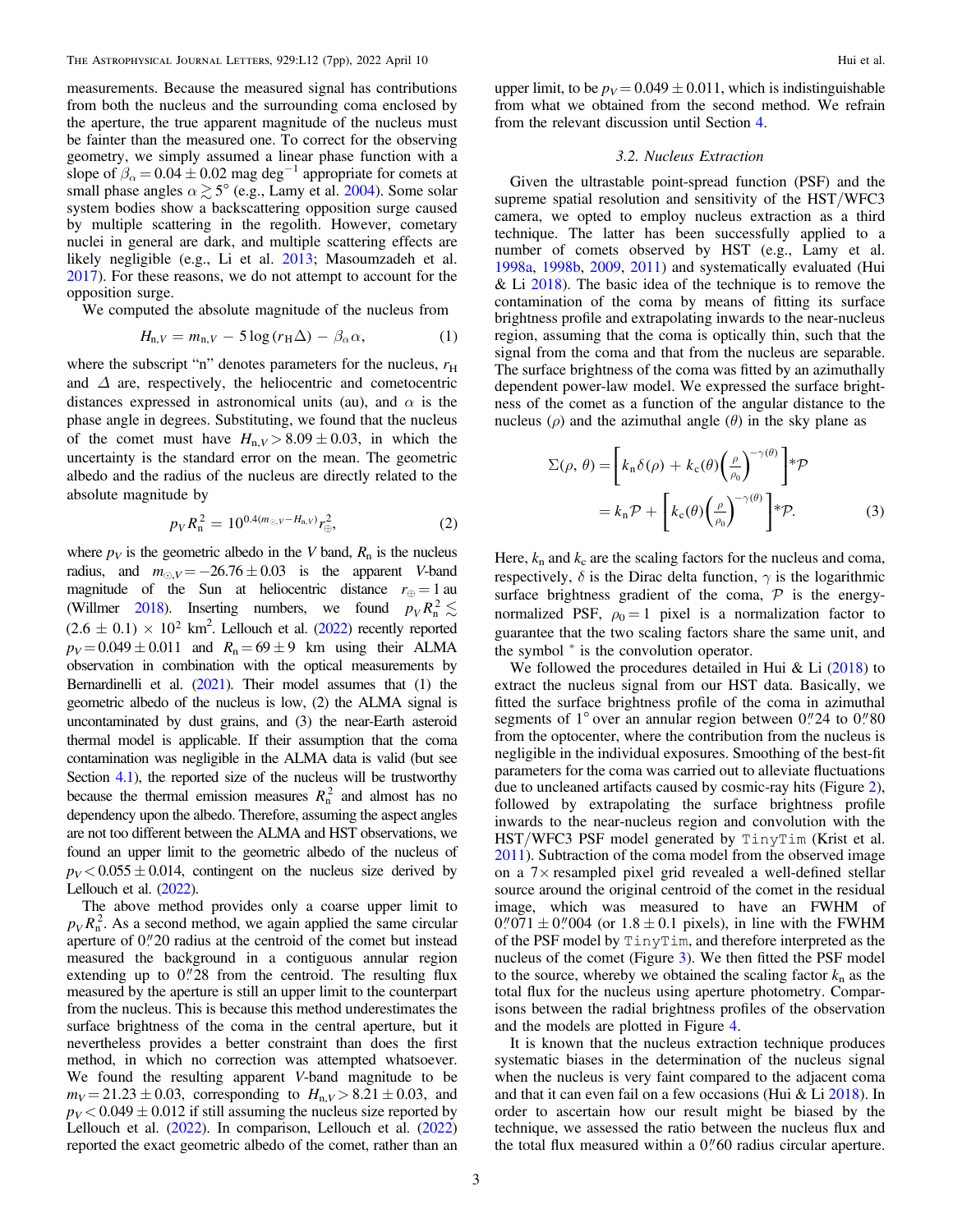<span id="page-3-0"></span>

Figure 2. Best-fitted (dotted lines) and smoothed (solid lines) logarithmic surface brightness gradient and the scaling factor of the coma both as functions of the azimuthal angle (0° corresponding to J2000 equatorial north, measured counterclockwise). Results from different individual exposures are distinguished by colors, as indicated in the legend in the left panel. The surface brightness profile of the comet in annular regions between 0."24 and 0."80 from the optocenter in the individual exposures was used for the best fits.



Figure 3. Brief illustration of how the nucleus extraction technique was applied for the second HST/WFC3 exposure as an example. The coma model (middle panel) was obtained by means of fitting the surface brightness profile of the observed image (left panel), followed by subtracting the former from the latter, unveiling a stellar source at the original centroid of the comet in the residual image (right panel), which we interpreted as the nucleus of comet  $C/2014$  UN<sub>271</sub>. A 1" scale bar and the cardinal directions, along with the directions of the projected antisolar vector and the projected negative heliocentric velocity of the comet, are marked.

The ratio was found to be always  $\geq 30\%$ , falling into a regime where the bias is totally negligible (Hui  $&$  Li  $2018$ ). Therefore, we are confident that the signal of the nucleus determined from our HST observation of comet  $C/2014$  UN<sub>271</sub> is robust.

The result is that our best estimate of the apparent V-band magnitude of the nucleus is  $m_{n,V} = 21.65 \pm 0.11$ . Substitution into Equation ([1](#page-2-0)) yields  $H_{n,V} = 8.63 \pm 0.11$ , which is clearly fainter than what Bernardinelli et al. ([2021](#page-6-0)) reported based on their optical observations ( $H_{n,V} = 8.21 \pm 0.05$ , converted from the Sloan bands; Lellouch et al. [2022](#page-6-0)), and corresponds to  $p_V R_n^2 = (1.57 \pm 0.16) \times 10^2$  $p_V R_n^2 = (1.57 \pm 0.16) \times 10^2$  $p_V R_n^2 = (1.57 \pm 0.16) \times 10^2$  km<sup>2</sup> yielded by Equation (2). Still adopting the nucleus size reported by Lellouch et al. ([2022](#page-6-0)), we determine a nucleus geometric albedo of  $p_V = 0.033 \pm 0.009$ , in which the uncertainty was properly propagated from all measured and reported errors. Our result suggests a lower albedo for the nucleus surface because it is possible that the photometry by Bernardinelli et al. ([2021](#page-6-0)) is

contaminated by the dust environment of comet  $C/2014$  $UN_{271}$ . Nonetheless, the albedo we derived is unremarkable in comparison to those of other cometary nuclei (distributed in a narrow range of  $p_V \approx 0.02{\text -}0.06$ ; Lamy et al. [2004](#page-6-0)).

# 4. Discussion

#### 4.1. Nucleus Size

Our analysis of the HST observation of comet  $C/2014$  $UN_{271}$  provided us with an estimate of its nucleus absolute magnitude ∼0.4 mag fainter than the result by Bernardinelli et al. ([2021](#page-6-0)), presumably as a result of coma contamination in the large aperture optical photometry used by these authors. If there is no dust contamination of the 233 GHz ALMA signal, the nucleus albedo must be lower than the one derived by Lellouch et al. ([2022](#page-6-0)), as shown by the hollow green and filled blue circles in Figure [5](#page-5-0).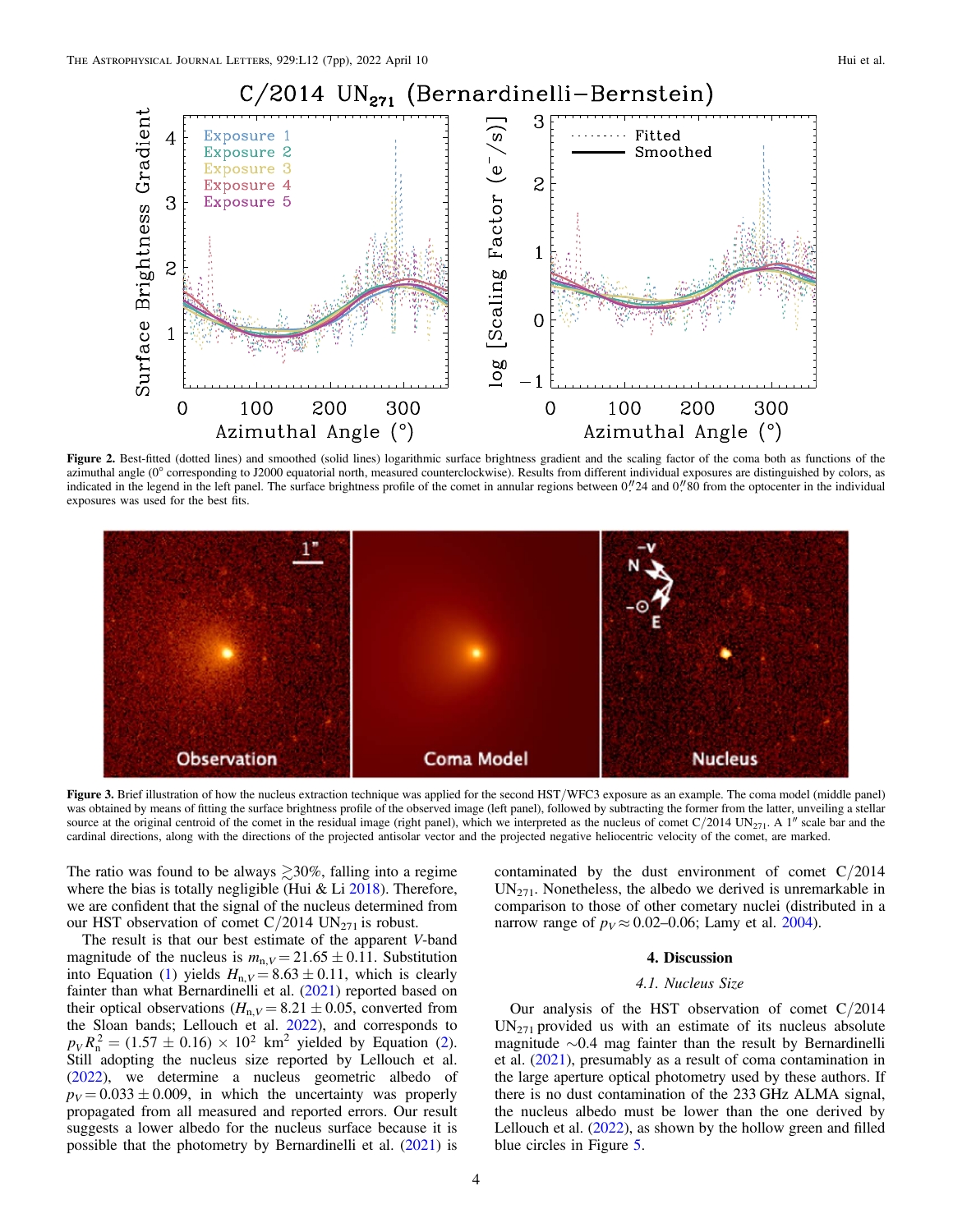<span id="page-4-0"></span>

Figure 4. Radial profile comparison between the coma (violet solid line), the nucleus (green dashed–dotted line), and the total (yellow dashed line) models, and the observation (red diamonds with error bars given) plotted on log–log (upper panel) and linear (bottom panel) scales for the third individual HST exposure as an example. Results from the other four exposures are visually similar and are therefore not displayed separately for brevity. The two gray vertical dotted lines mark the annular radius range  $(6-20)$  pixels, or  $0<sup>h</sup>24-0<sup>h</sup>80$ ) within which the surface brightness profile of the coma was fitted. Compared to the scatter in the measurements from different exposures, the deviation between the model and the observation at a radius of 1 pixel is unimportant.

However, Lellouch et al. ([2022](#page-6-0)) concluded that up to  $\sim$ 24% of the 233 GHz continuum flux could be from an unseen dust coma in their data. In this case, we estimate that the effective diameter of the comet would be reduced to  $119 \pm 15$  km and the geometric albedo increased to  $p_V = 0.044 \pm 0.012$ , shown as a filled purple circle in Figure [5.](#page-5-0) In order to affect the 233 GHz cross section, the dust in the comet would need to be large. Two observations suggest that the coma might indeed be rich in large grains. First, independent observations of other long-period comets (notably C/2017 K2; e.g., Jewitt et al. [2017,](#page-6-0) [2019a;](#page-6-0) Hui et al. [2018](#page-6-0);) have convincingly revealed that submillimeter and larger dust grains are produced at great heliocentric distances. Second, based on a syndyne-synchrone computation, Farnham et al.  $(2021)$  $(2021)$  $(2021)$  deduced that  $C/2014$  $UN_{271}$  has been ejecting submillimeter-sized and larger dust grains for years prior to the epoch of observation. The driver of mass loss at distances ∼20 au (and potentially at much larger distances; Bouziani & Jewitt [2022](#page-6-0)) is presumably the sublimation of carbon monoxide.

An additional factor that might affect estimates of the albedo is the rotation of the nucleus, resulting in cross sections different between the ALMA and HST observations. However,

most known cometary nuclei have aspect ratios  $\leq 2:1$  (e.g., Lamy et al. [2004](#page-6-0)), and so we do not expect rotational effects in nucleus photometry larger than a factor of 2.

In short, our improved estimate of the absolute magnitude shows that the nucleus of  $C/2014$  UN<sub>271</sub> is slightly smaller or slightly darker than that found by Lellouch et al. ([2022](#page-6-0)) but we strongly confirm their result that the nucleus is larger than any other previously measured long-period cometary nucleus. Figure [5](#page-5-0) is shown as a comparison of the results.

#### 4.2. Mass Loss

We measured the logarithmic surface brightness gradient of the coma in Section [3.2,](#page-2-0) which allows for a qualitative diagnosis of the observed activity. In steady state, the surface brightness gradient of the coma is expected to be  $\gamma = 1$  but will be steepened to  $\sim$ 1.5 by the solar radiation pressure (Jewitt & Meech [1987](#page-6-0)). Indeed, we found that the surface brightness gradient of the coma lies within a range between ∼1.0 and 1.7 (see Figure [2](#page-3-0)), broadly consistent with the coma produced in steady state. The result that the gradient is generally steeper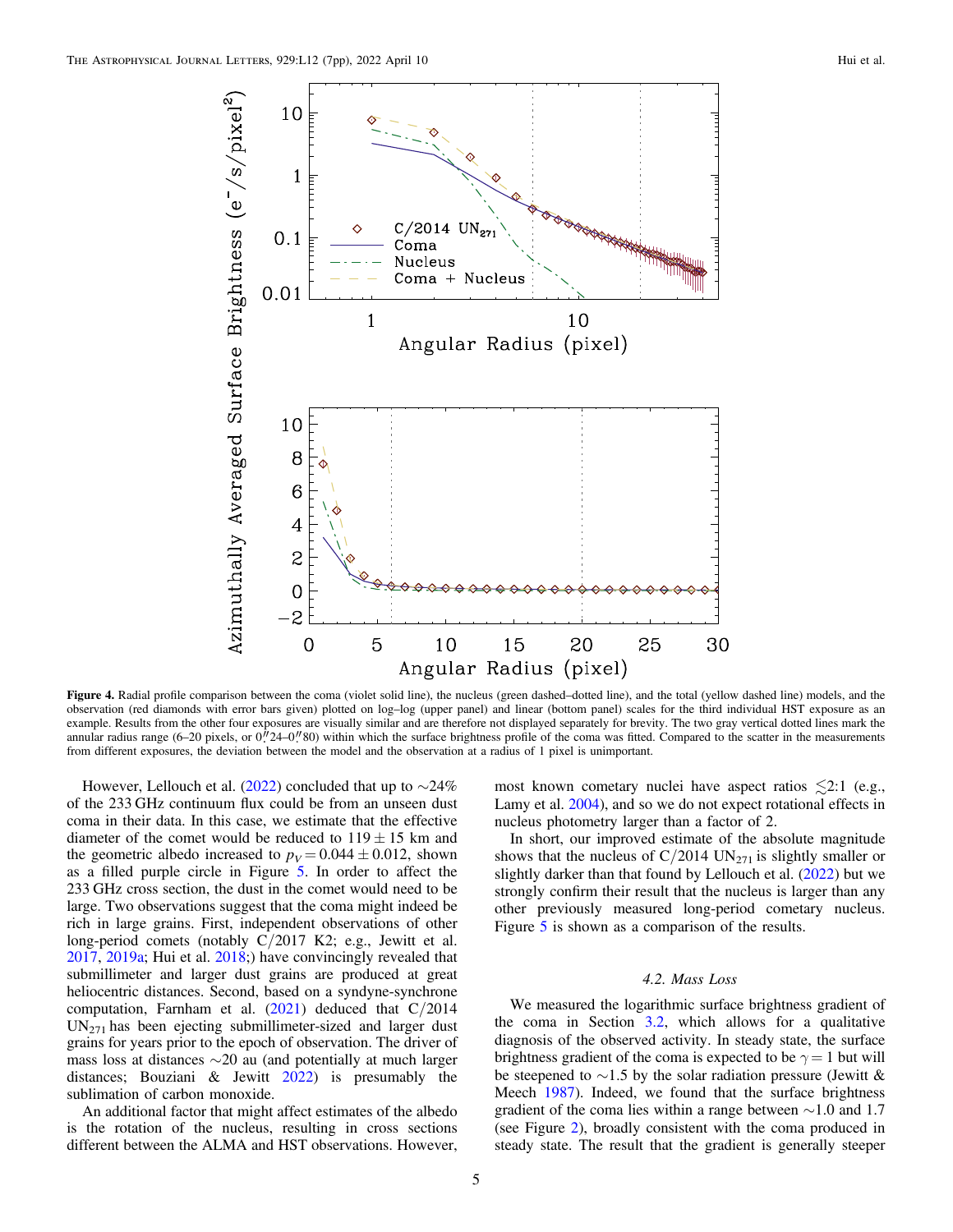<span id="page-5-0"></span>

**Figure 5.** Geometric albedo vs. effective radius of the nucleus of comet C/2014 UN<sub>271</sub>. The dotted line shows  $p_V R_n^2 \approx 157 \text{ km}^2$ , as found from our HST photometry. Parameters of the nucleus must fall on this line. The hollow green circle marks the measurement by Lellouch et al. ([2022](#page-6-0)), which relies upon the large-aperture (more likely coma-contaminated) photometry of the nucleus by Bernardinelli et al. ([2021](#page-6-0)). The filled blue and purple circles show two solutions using the new  $p_V R_n^2$ constraint both with and without the ∼24% dust contamination of the 230 GHz thermal signal allowed by Lellouch et al. ([2022](#page-6-0)).



Figure 6. Absolute V-band magnitude as a function of time in UTC on 2022 January 8 for circular apertures of fixed linear radii projected at the distance of the comet, distinguished by color. The radii of the apertures are explicitly labeled on the plot. The reported errors are dominated by the uncertainty in the assumed phase function.